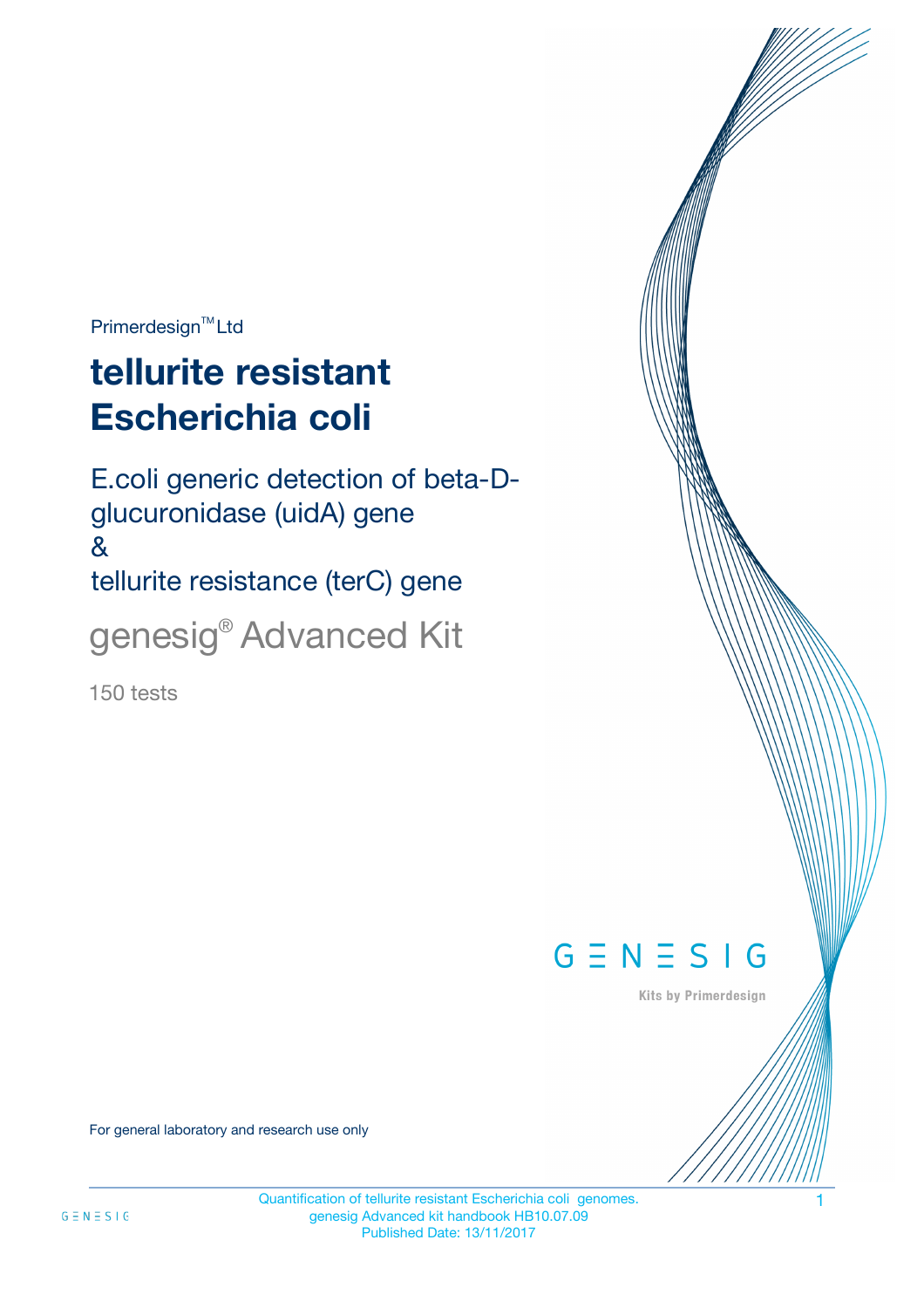### Introduction to tellurite resistant Escherichia coli

Escherichia coli are one of many species of bacteria living in the lower intestines of mammals, known as gut flora. When located in the large intestine, it assists with waste processing, vitamin K production, and food absorption. Discovered in 1885 by Theodor Escherich, a German pediatrician and bacteriologist, E. coli are abundant: the number of individual E. coli bacteria in the faeces that a human defecates in one day averages between 100 billion and 10 trillion. However, the bacteria are not confined to the environment, and specimens have also been located, for example, on the edge of hot springs. The bacteria are Gram-negative, rodshaped, flagellated and non-spore forming. Most strains are non-pathogenic but some cause food poisoning in humans with transmission largely being through the faecal-oral route. E.coli have a circular, DNA genome of approximately 4.6 Mb but also carry plasmids.

Tellurium is occasionally found native, but is more often found as the tellurite of gold, and combined with other metals. Tellurite is toxic to most micro-organisms, especially Gramnegative bacteria. Tellurium compounds are used in the film and rubber industries and in the manufacture of batteries, and are found in fairly large amounts in the human body. Resistance to tellurite is usually mediated by conjugative plasmids and the determinants encoded on these plasmids are usually highly specific for tellurite necessary for resistance. Potassium tellurite (K2TeO3) is metabolized to form intracellular crystals of black metallic tellurium, which are often deposited just inside the inner membrane. Resistant cells grow as black colonies on relatively high concentrations of K2TeO3. Tellurite resistance is caused by TerB, -C, -D, and - E genes and they are located on the O island of inserted DNA segments.

The enteric E. coli (EC) are divided on the basis of virulence properties into enterotoxigenic (ETEC – causative agent of diarrhea in humans, pigs, sheep, goats, cattle, dogs, and horses), enteropathogenic (EPEC – causative agent of diarrhea in humans, rabbits, dogs, cats and horses); enteroinvasive (EIEC – found only in humans), verotoxigenic (VTEC – found in pigs, cattle, dogs and cats); enterohaemorrhagic (EHEC – found in humans, cattle, and goats, attacking porcine strains that colonize the gut in a manner similar to human EPEC strains) and enteroaggregative E. coli (EAggEC – found only in humans).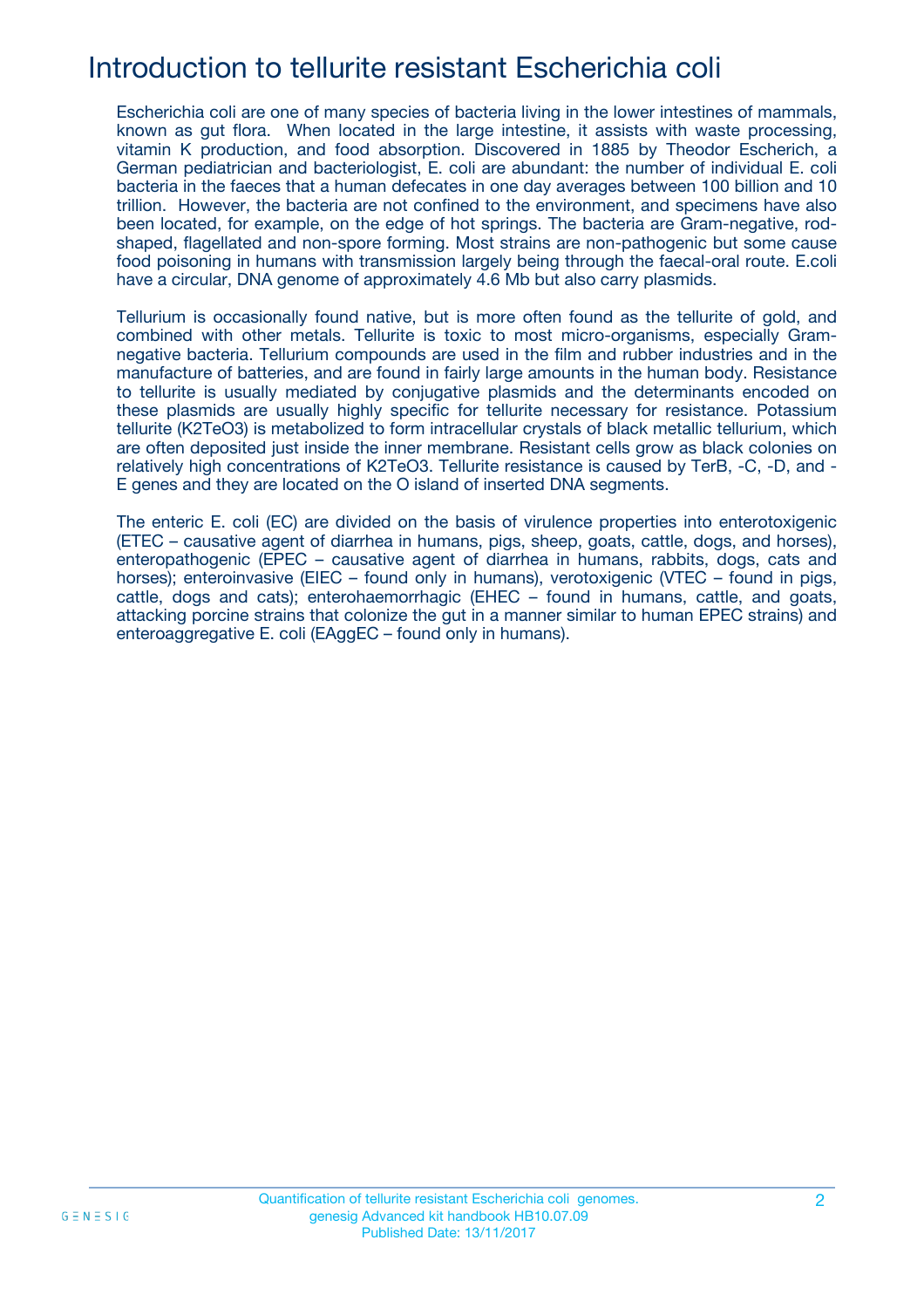# **Specificity**

The Primerdesign genesig Kit for tellurite resistant Escherichia coli (E.coli TeR) genomes is designed for the in vitro quantification of E.coli\_TeR genomes. The kit is designed to have the broadest detection profile possible whilst remaining specific to the E.coli\_TeR genome.

The primers and probe sequences in this kit have 100% homology with a broad range of E. coli\_TeR sequences based on a comprehensive bioinformatics analysis.

The generic E.coli portion of this kit also detects: Shigella sonnei, Shigella flexneri, Shigella dysenteriae, Shigella boydii, Rhizobium, Carica papaya, Arabidopsis thaliana, Phytophthora capsici.

If you require further information, or have a specific question about the detection profile of this kit then please send an e.mail to enquiry@primerdesign.co.uk and our bioinformatics team will answer your question.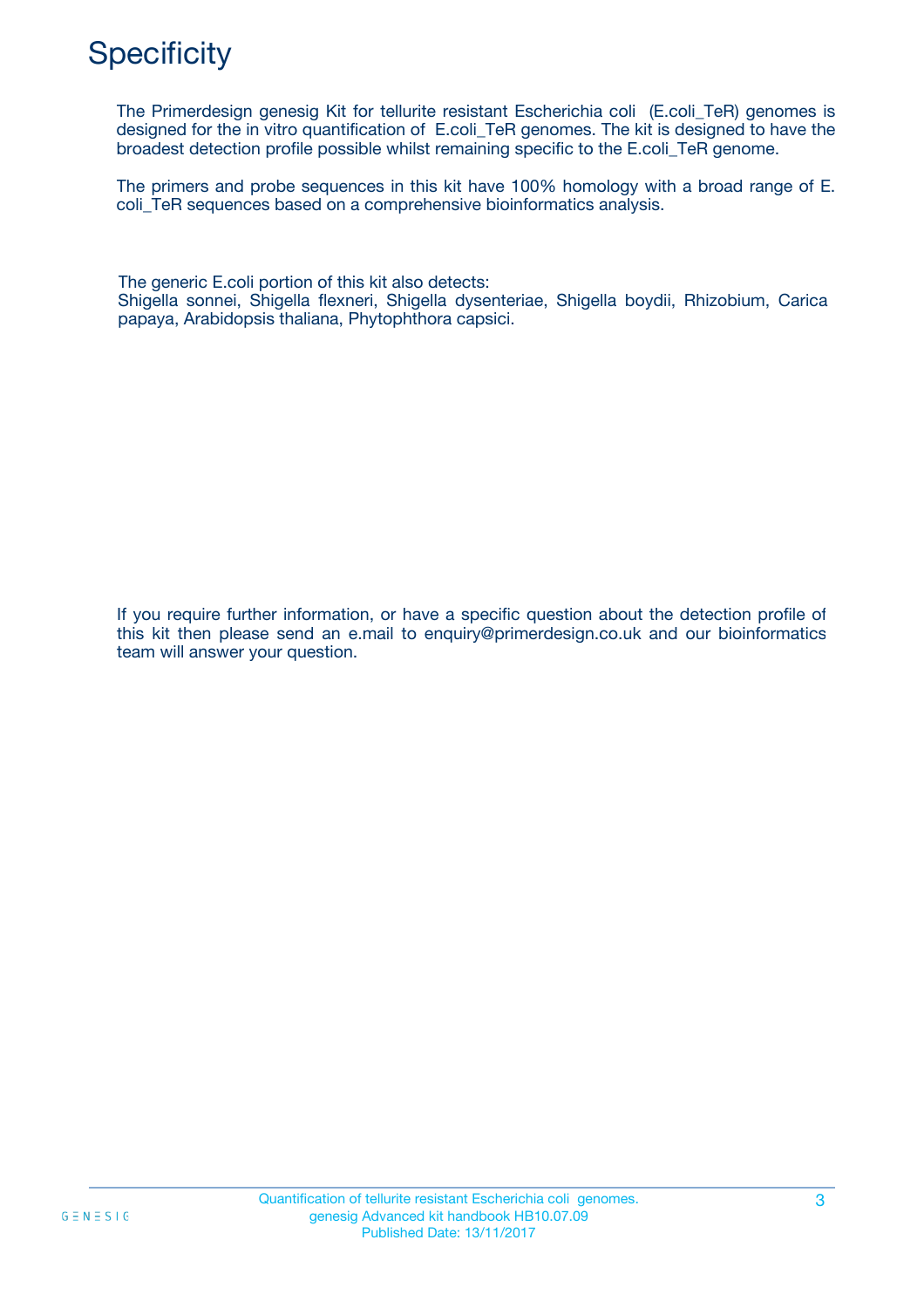## Kit contents

- **beta-D-glucuronidase (uidA) gene primer/probe mix (150 reactions BROWN)** FAM labelled
- **tellurite resistance (terC) gene primer/probe mix (150 reactions BROWN)** FAM labelled
- **beta-D-glucuronidase (uidA) gene positive control template (for Standard curve RED)**
- **tellurite resistance (terC) gene positive control template (for Standard curve RED)**
- **Internal extraction control primer/probe mix (150 reactions BROWN)** VIC labelled as standard
- **Internal extraction control DNA (150 reactions BLUE)**
- **Endogenous control primer/probe mix (150 reactions BROWN)** FAM labelled
- **RNase/DNase free water (WHITE)** for resuspension of primer/probe mixes
- **Template preparation buffer (YELLOW)** for resuspension of internal extraction control template, positive control templates and standard curve preparation

### Reagents and equipment to be supplied by the user

#### **Real-time PCR Instrument**

#### **DNA extraction kit**

This kit is recommended for use with genesig Easy DNA/RNA extraction kit. However, it is designed to work well with all processes that yield high quality DNA with minimal PCR inhibitors.

#### **oasig**TM **Lyophilised or Precision**®**PLUS 2X qPCR Master Mix**

This kit is intended for use with oasig or PrecisionPLUS2X qPCR Master Mix.

**Pipettors and Tips**

**Vortex and centrifuge**

**Thin walled 1.5 ml PCR reaction tubes**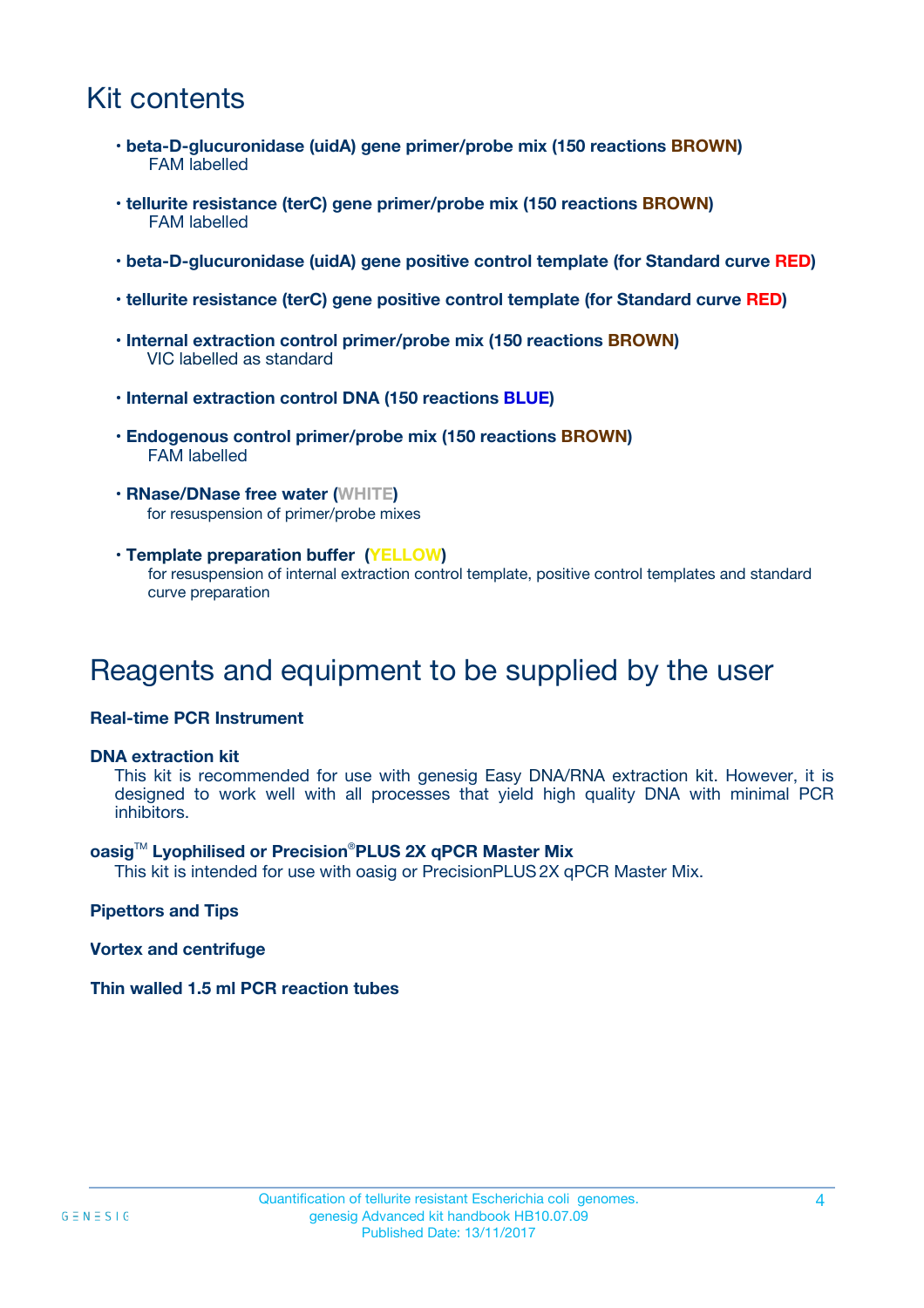### Kit storage and stability

This kit is stable at room temperature but should be stored at -20ºC on arrival. Once the lyophilised components have been resuspended they should not be exposed to temperatures above -20°C for longer than 30 minutes at a time and unnecessary repeated freeze/thawing should be avoided. The kit is stable for six months from the date of resuspension under these circumstances.

If a standard curve dilution series is prepared this can be stored frozen for an extended period. If you see any degradation in this serial dilution a fresh standard curve can be prepared from the positive control.

Primerdesign does not recommend using the kit after the expiry date stated on the pack.

### Suitable sample material

All kinds of sample material suited for PCR amplification can be used. Please ensure the samples are suitable in terms of purity, concentration, and DNA integrity (An internal PCR control is supplied to test for non specific PCR inhibitors). Always run at least one negative control with the samples. To prepare a negative-control, replace the template DNA sample with RNase/DNase free water.

### Dynamic range of test

Under optimal PCR conditions genesig E.coli\_TeR detection kits have very high priming efficiencies of >95% and can detect less than 100 copies of target template.

### Notices and disclaimers

This product is developed, designed and sold for research purposes only. It is not intended for human diagnostic or drug purposes or to be administered to humans unless clearly expressed for that purpose by the Food and Drug Administration in the USA or the appropriate regulatory authorities in the country of use. During the warranty period Primerdesign genesig detection kits allow precise and reproducible data recovery combined with excellent sensitivity. For data obtained by violation to the general GLP guidelines and the manufacturer's recommendations the right to claim under guarantee is expired. PCR is a proprietary technology covered by several US and foreign patents. These patents are owned by Roche Molecular Systems Inc. and have been sub-licensed by PE Corporation in certain fields. Depending on your specific application you may need a license from Roche or PE to practice PCR. Additional information on purchasing licenses to practice the PCR process may be obtained by contacting the Director of Licensing at Roche Molecular Systems, 1145 Atlantic Avenue, Alameda, CA 94501 or Applied Biosystems business group of the Applera Corporation, 850 Lincoln Centre Drive, Foster City, CA 94404. In addition, the 5' nuclease assay and other homogeneous amplification methods used in connection with the PCR process may be covered by U.S. Patents 5,210,015 and 5,487,972, owned by Roche Molecular Systems, Inc, and by U.S. Patent 5,538,848, owned by The Perkin-Elmer Corporation.

### **Trademarks**

Primerdesign™ is a trademark of Primerdesign Ltd.

genesig $^\circledR$  is a registered trademark of Primerdesign Ltd.

The PCR process is covered by US Patents 4,683,195, and 4,683,202 and foreign equivalents owned by Hoffmann-La Roche AG. BI, ABI PRISM® GeneAmp® and MicroAmp® are registered trademarks of the Applera Genomics (Applied Biosystems Corporation). BIOMEK® is a registered trademark of Beckman Instruments, Inc.; iCycler™ is a registered trademark of Bio-Rad Laboratories, Rotor-Gene is a trademark of Corbett Research. LightCycler™ is a registered trademark of the Idaho Technology Inc. GeneAmp®, TaqMan® and AmpliTaqGold® are registered trademarks of Roche Molecular Systems, Inc., The purchase of the Primerdesign ™ reagents cannot be construed as an authorization or implicit license to practice PCR under any patents held by Hoffmann-LaRoche Inc.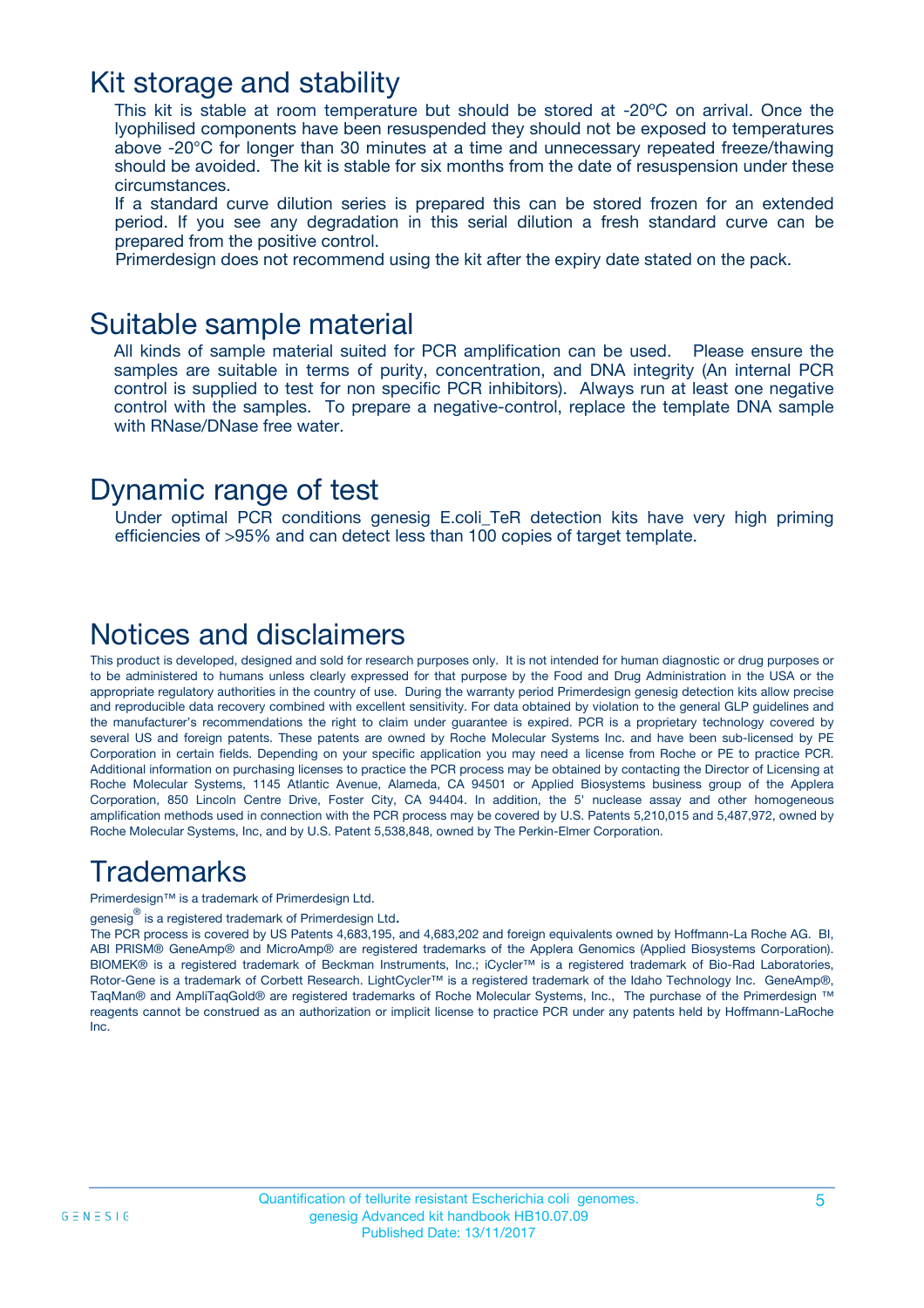### Principles of the test

The kit contains two primer and probe sets. The uidA primer and probe set are designed to detect all E.coli sequences regardless of any other pathogenic markers that may be carried by the strain.

The terC primer and probe set is specific to the mobile genetic element that contains the tellurite resistance operon. Samples that test positive for uidA and terC and confirmed to be tellurite resistant Escherichia coli. Samples that test positive for uidA but are negative for terC indicate that the sample containes an E.coli strain but not one that is resistant to tellurite.

#### **Real-time PCR**

uidA and terC specific primer and probe mixes are provided and can be detected through the FAM channel.

The primer and probe mixes provided exploit the so-called TaqMan® principle. During PCR amplification, forward and reverse primers hybridize to the E.coli\_TeR DNA. Fluorogenic probes are included in the reaction mixtures which consists of a DNA probe labeled with a 5` dye and a 3`-quencher. During PCR amplification, the probe is cleaved and the reporter dye and quencher are separated. The resulting increase in fluorescence can be detected on a range of qPCR platforms.

#### **Positive control**

For copy number determination and as a positive control for the PCR set up, the kit contains a positive control template. This can be used to generate a standard curve of uidA or terC copy number / Cq value. Alternatively the positive control can be used at a single dilution where full quantitative analysis of the samples is not required. Each time the kit is used, at least one positive control reaction must be included in the run. A positive result indicates that the primers and probes for detecting the target E.coli\_TeR gene worked properly in that particular experimental scenario. If a negative result is obtained the test results are invalid and must be repeated. Care should be taken to ensure that the positive control does not contaminate any other kit component which would lead to false-positive results. This can be achieved by handling this component in a Post PCR environment. Care should also be taken to avoid cross-contamination of other samples when adding the positive control to the run. This can be avoided by sealing all other samples and negative controls before pipetting the positive control into the positive control well.

#### **Negative control**

To validate any positive findings, a negative control reaction should be included every time the kit is used. For this reaction the RNase/DNase free water should be used instead of template. A negative result indicates that the reagents have not become contaminated while setting up the run.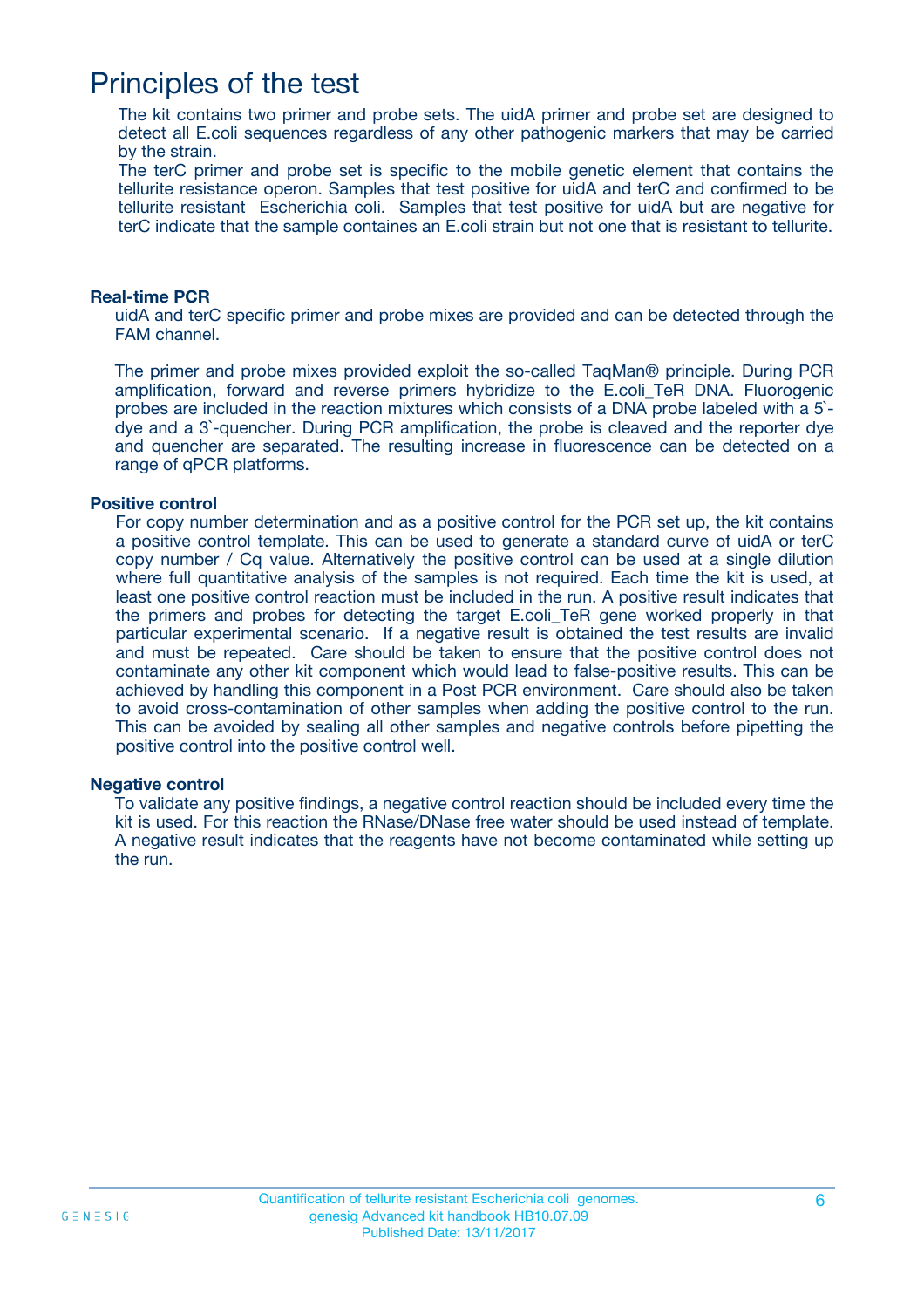#### **Internal DNA extraction control**

When performing DNA extraction, it is often advantageous to have an exogenous source of DNA template that is spiked into the lysis buffer. This control DNA is then co-purified with the sample DNA and can be detected as a positive control for the extraction process. Successful co-purification and qPCR for the control DNA also indicates that PCR inhibitors are not present at a high concentration.

A separate primer and probe mix are supplied with this kit to detect the exogenous DNA using qPCR. The primers are present at PCR limiting concentrations which allows multiplexing with the target sequence primers. Amplification of the control DNA does not interfere with detection of the uidA or terC target DNA even when present at low copy number. The Internal control is detected through the VIC channel and gives a Cq value of 28  $+/-3.$ 

#### **Endogenous control**

To confirm extraction of a valid biological template, a primer and probe mix is included to detect an endogenous gene. Detection of the endogenous control is through the FAM channel and it is NOT therefore possible to perform a multiplex with the uidA or terC primers. A poor endogenous control signal may indicate that the sample did not contain sufficient biological material.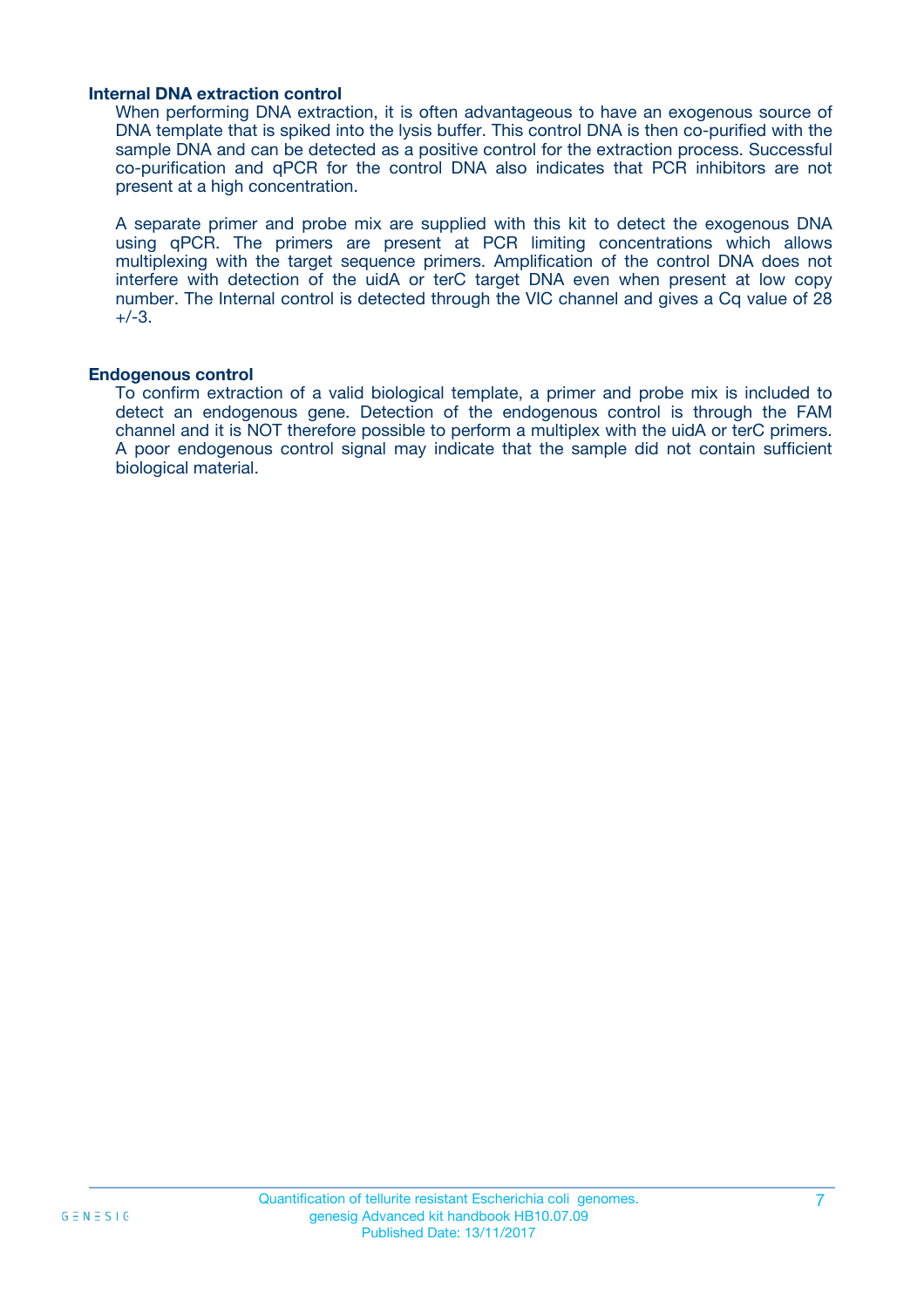### Resuspension protocol

To minimize the risk of contamination with foreign DNA, we recommend that all pipetting be performed in a PCR clean environment. Ideally this would be a designated PCR lab or PCR cabinet. Filter tips are recommended for all pipetting steps.

- **1. Pulse-spin each tube in a centrifuge before opening.** This will ensure lyophilised primer and probe mix is in the base of the tube and is not spilt upon opening the tube.
- **2. Resuspend the primer/probe mixes in the RNase/DNase free water supplied, according to the table below:**

To ensure complete resuspension, vortex each tube thoroughly.

| Component - resuspend in water                       |             |  |
|------------------------------------------------------|-------------|--|
| <b>Pre-PCR pack</b>                                  |             |  |
| uidA primer/probe mix (BROWN)                        | $165$ $\mu$ |  |
| terC primer/probe mix (BROWN)                        | $165$ $\mu$ |  |
| Internal extraction control primer/probe mix (BROWN) | $165$ $\mu$ |  |
| Endogenous control primer/probe mix (BROWN)          | 165 µl      |  |

**3. Resuspend the internal control template and positive control templates in the template preparation buffer supplied, according to the table below:** To ensure complete resuspension, vortex each tube thoroughly.

| Component - resuspend in template preparation buffer |             |  |  |
|------------------------------------------------------|-------------|--|--|
| <b>Pre-PCR heat-sealed foil</b>                      |             |  |  |
| Internal extraction control DNA (BLUE)               | $600$ $\mu$ |  |  |
| <b>Post-PCR heat-sealed foil</b>                     |             |  |  |
| uidA Positive Control Template (RED) *               | 500 µl      |  |  |
| terC Positive Control Template (RED) *               |             |  |  |

\* This component contains high copy number template and is a VERY significant contamination risk. It must be opened and handled in a separate laboratory environment, away from the other components.

### DNA extraction

The internal extraction control DNA can be added either to the DNA lysis/extraction buffer or to the DNA sample once it has been resuspended in lysis buffer.

**DO NOT add the internal extraction control DNA directly to the unprocessed biological sample as this will lead to degradation and a loss in signal.**

- **1. Add 4µl of the Internal extraction control DNA (BLUE) to each sample in DNA lysis/extraction buffer per sample.**
- **2. Complete DNA extraction according to the manufacturers protocols.**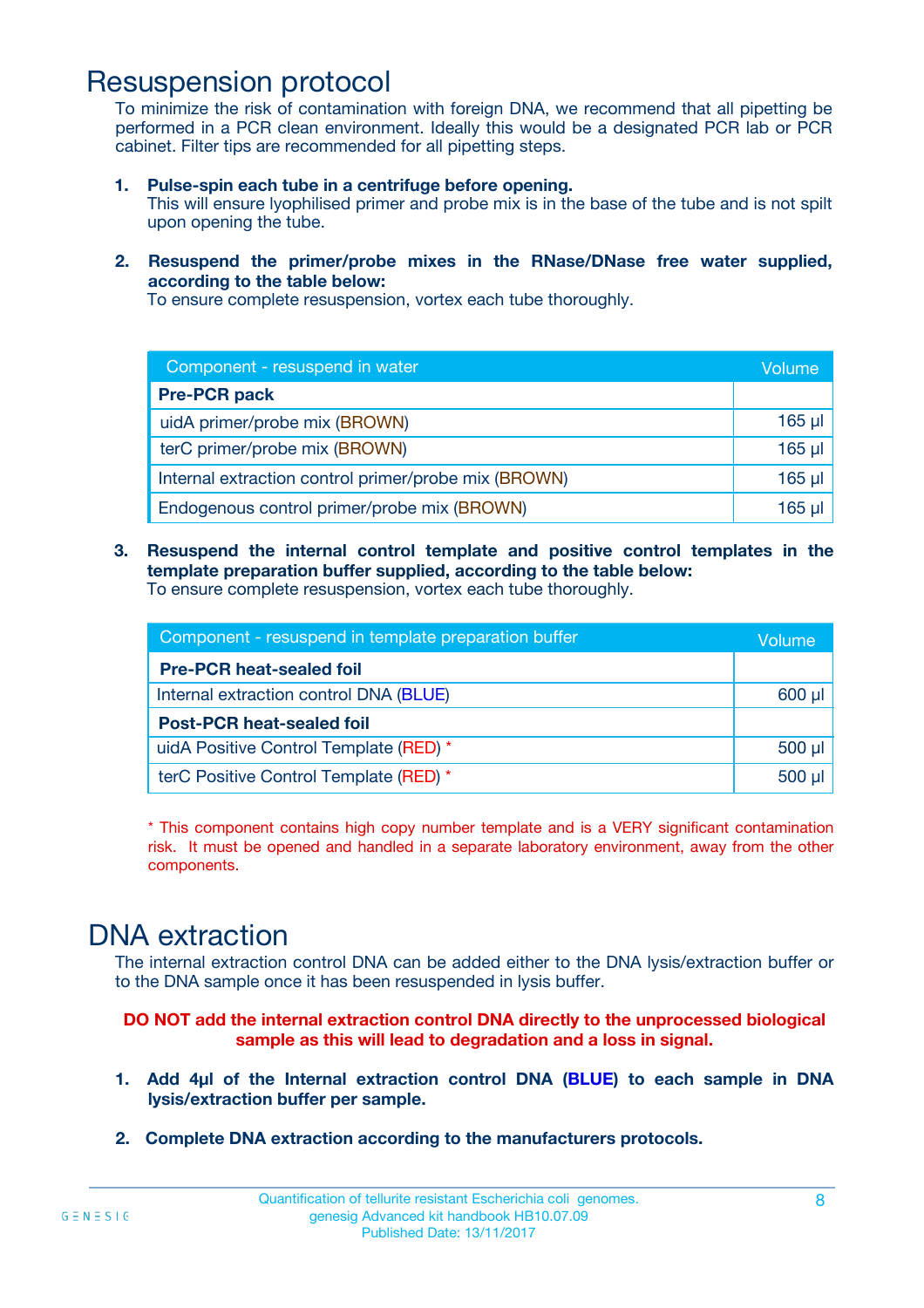# qPCR detection protocol

**1. For each DNA sample prepare a reaction mix according to the table below:** Include sufficient reactions for positive and negative controls.

| Component                                            | Volume  |
|------------------------------------------------------|---------|
| oasig or PrecisionPLUS 2X qPCR Master Mix            | 10 µl   |
| uidA or terC primer/probe mix (BROWN)                | 1 µl    |
| Internal extraction control primer/probe mix (BROWN) | 1 µI    |
| <b>RNase/DNase free water (WHITE)</b>                | $3 \mu$ |
| <b>Final Volume</b>                                  | 15 µl   |

**2. For each DNA sample prepare an endogenous control reaction according to the table below (Optional):**

**This control reaction will provide crucial information regarding the quality of the biological sample.**

| Component                                   | Volume |
|---------------------------------------------|--------|
| oasig or PrecisionPLUS 2X qPCR Master Mix   | 10 µl  |
| Endogenous control primer/probe mix (BROWN) | 1 µI   |
| <b>RNase/DNase free water (WHITE)</b>       | 4 ul   |
| <b>Final Volume</b>                         | 15 ul  |

- **3. Pipette 15µl of each mix into individual wells according to your qPCR experimental plate set up.**
- **4. Prepare sample DNA templates for each of your samples.**
- **5. Pipette 5µl of DNA template into each well, according to your experimental plate set up.**

For negative control wells use 5µl of RNase/DNase free water. The final volume in each well is 20µl.

**6. If a standard curve is included for quantitative analysis prepare a reaction mix according to the table below:**

| Component                                 | Volume       |
|-------------------------------------------|--------------|
| oasig or PrecisionPLUS 2X qPCR Master Mix | 10 µl        |
| uidA or terC primer/probe mix (BROWN)     | 1 µl         |
| <b>RNase/DNase free water (WHITE)</b>     | 4 µl         |
| <b>Final Volume</b>                       | <u>15 µl</u> |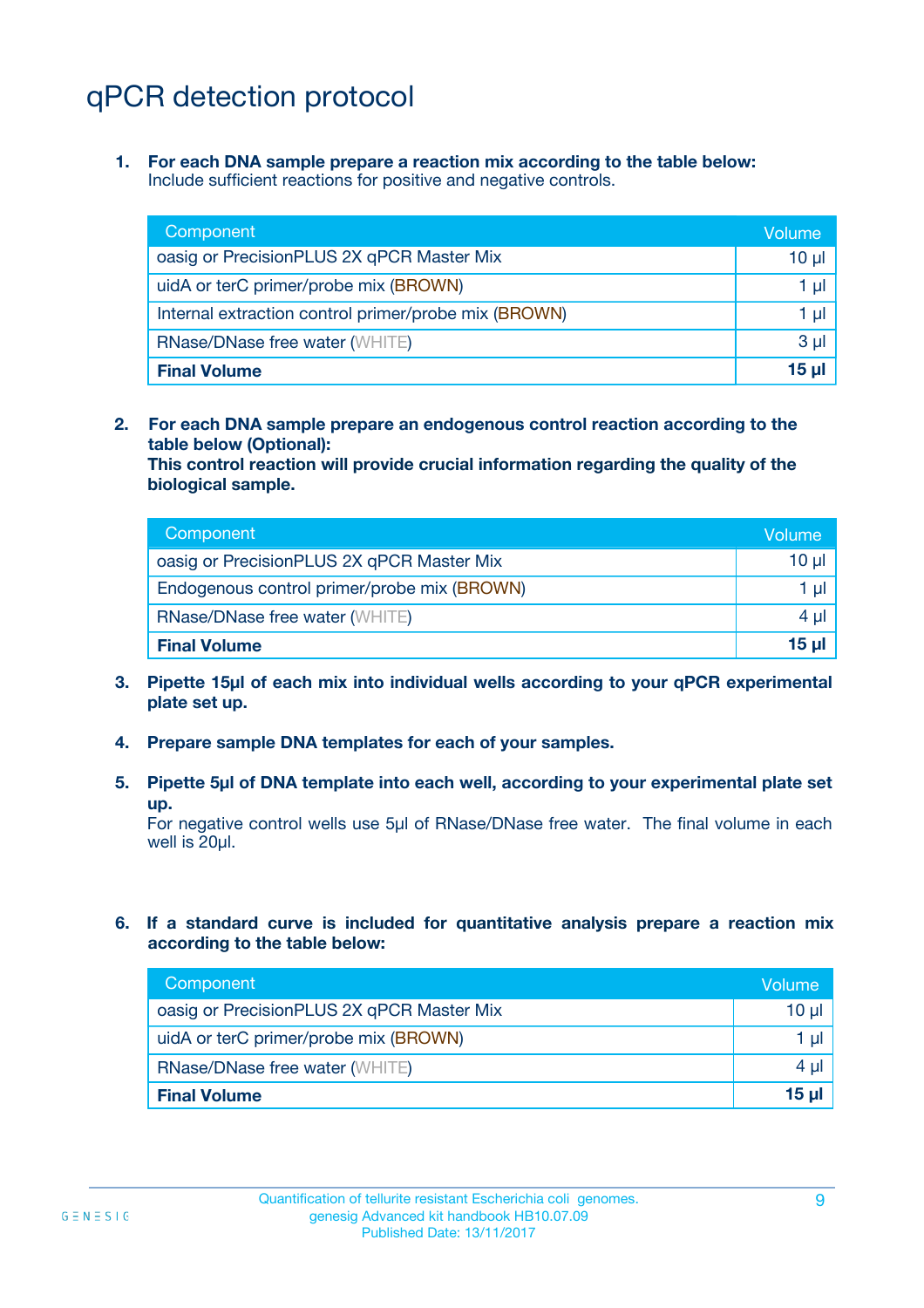#### **7. Preparation of standard curve dilution series.**

- 1) Pipette 90µl of template preparation buffer into 5 tubes and label 2-6
- 2) Pipette 10µl of Positive Control Template (RED) into tube 2
- 3) Vortex thoroughly
- 4) Change pipette tip and pipette 10µl from tube 2 into tube 3
- 5) Vortex thoroughly

Repeat steps 4 and 5 to complete the dilution series International Units No international units

| <b>Standard Curve</b>         | <b>Copy Number</b>     |
|-------------------------------|------------------------|
| Tube 1 Positive control (RED) | $2 \times 10^5$ per µl |
| Tube 2                        | $2 \times 10^4$ per µl |
| Tube 3                        | $2 \times 10^3$ per µl |
| Tube 4                        | $2 \times 10^2$ per µl |
| Tube 5                        | 20 per µl              |
| Tube 6                        | 2 per µl               |

**8. Pipette 5µl of standard template into each well for the standard curve according to your experimental plate set up.** The final volume in each well is 20µl.

### qPCR amplification protocol

Amplification conditions using oasig or PrecisionPLUS2X qPCR Master Mix.

|             | <b>Step</b>       | <b>Time</b>     | Temp  |
|-------------|-------------------|-----------------|-------|
|             | Enzyme activation | 2 min           | 95 °C |
| Cycling x50 | Denaturation      | 10 <sub>s</sub> | 95 °C |
|             | DATA COLLECTION * | 60 s            | 60 °C |

\* Fluorogenic data should be collected during this step through the FAM and VIC channels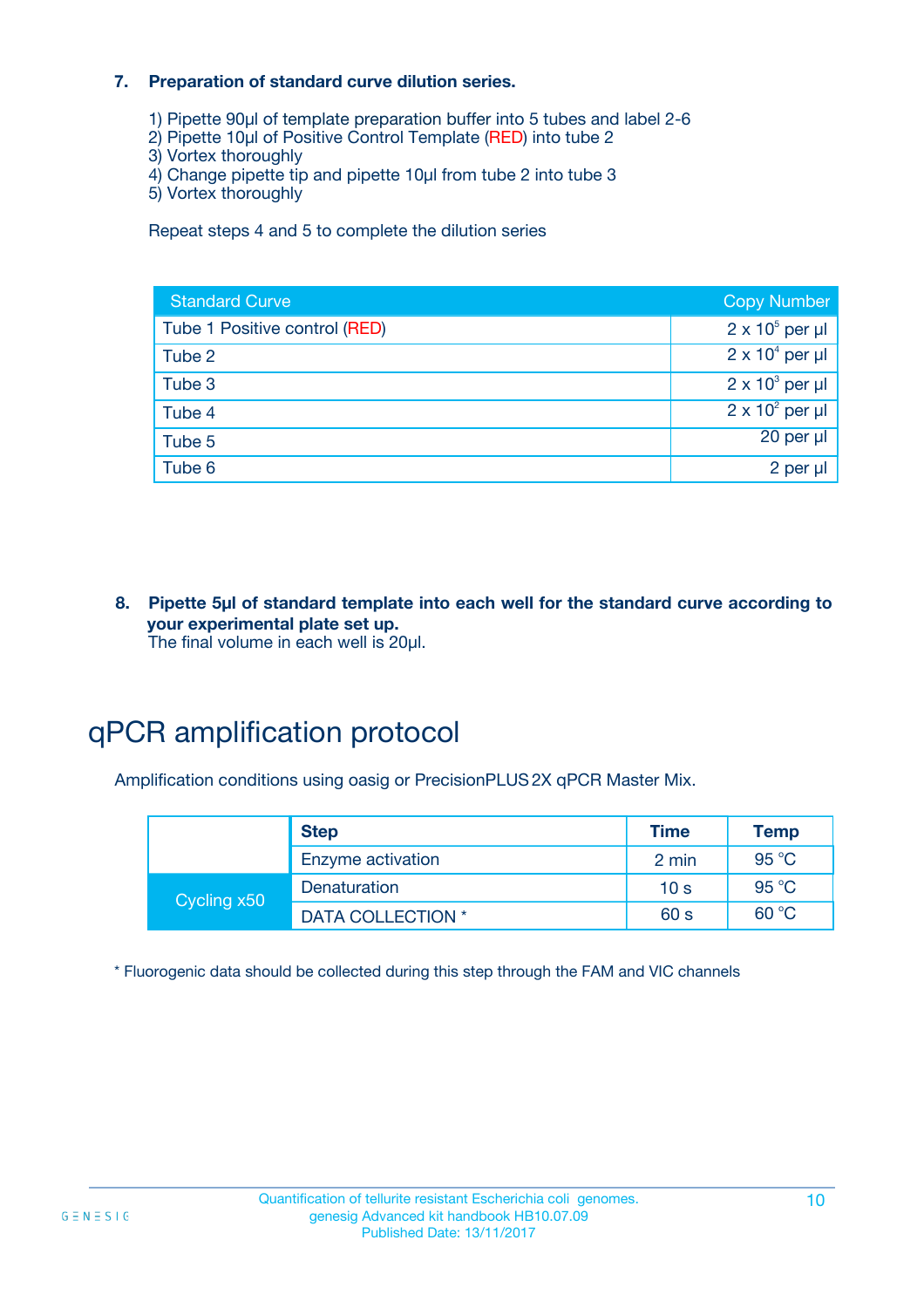# Interpretation of results

| <b>Target</b><br>(FAM) | <b>Internal</b><br>control<br>(NIC) | <b>Positive</b><br>control | <b>Negative</b><br>control | Interpretation                                                                                                  |
|------------------------|-------------------------------------|----------------------------|----------------------------|-----------------------------------------------------------------------------------------------------------------|
| $\leq 30$              | $+ 1 -$                             | ÷                          |                            | <b>POSITIVE QUANTITATIVE RESULT</b><br>calculate copy number                                                    |
| > 30                   | ÷                                   | ÷                          |                            | <b>POSITIVE QUANTITATIVE RESULT</b><br>calculate copy number                                                    |
| > 30                   |                                     | ÷                          |                            | <b>POSITIVE QUALITATIVE RESULT</b><br>do not report copy number as this<br>may be due to poor sample extraction |
|                        | ÷                                   | ÷                          |                            | <b>NEGATIVE RESULT</b>                                                                                          |
|                        |                                     |                            |                            |                                                                                                                 |
| $+ 1 -$                | $+ 1 -$                             |                            | $\leq$ 35                  | <b>EXPERIMENT FAILED</b><br>due to test contamination                                                           |
| $+ 1 -$                | $+ 1 -$                             | ÷                          | > 35                       | $\star$                                                                                                         |
|                        |                                     | ÷                          |                            | <b>SAMPLE PREPARATION FAILED</b>                                                                                |
|                        |                                     |                            |                            | <b>EXPERIMENT FAILED</b>                                                                                        |

Positive control template (**RED**) is expected to amplify between Cq 16 and 23. Failure to satisfy this quality control criterion is a strong indication that the experiment has been compromised

\*Where the test sample is positive and the negative control is positive with a  $Cq > 35$ , the sample must be reinterpreted based on the relative signal strength of the two results:



If the sample amplifies  $> 5$  Cq earlier than the negative control then the sample should be reinterpreted (via the table above) with the negative control verified as negative.



If the sample amplifies  $< 5$  Cq earlier than the negative control then the positive sample result is invalidated and the result should be determined inconclusive due to test contamination. The test for this sample should be repeated.